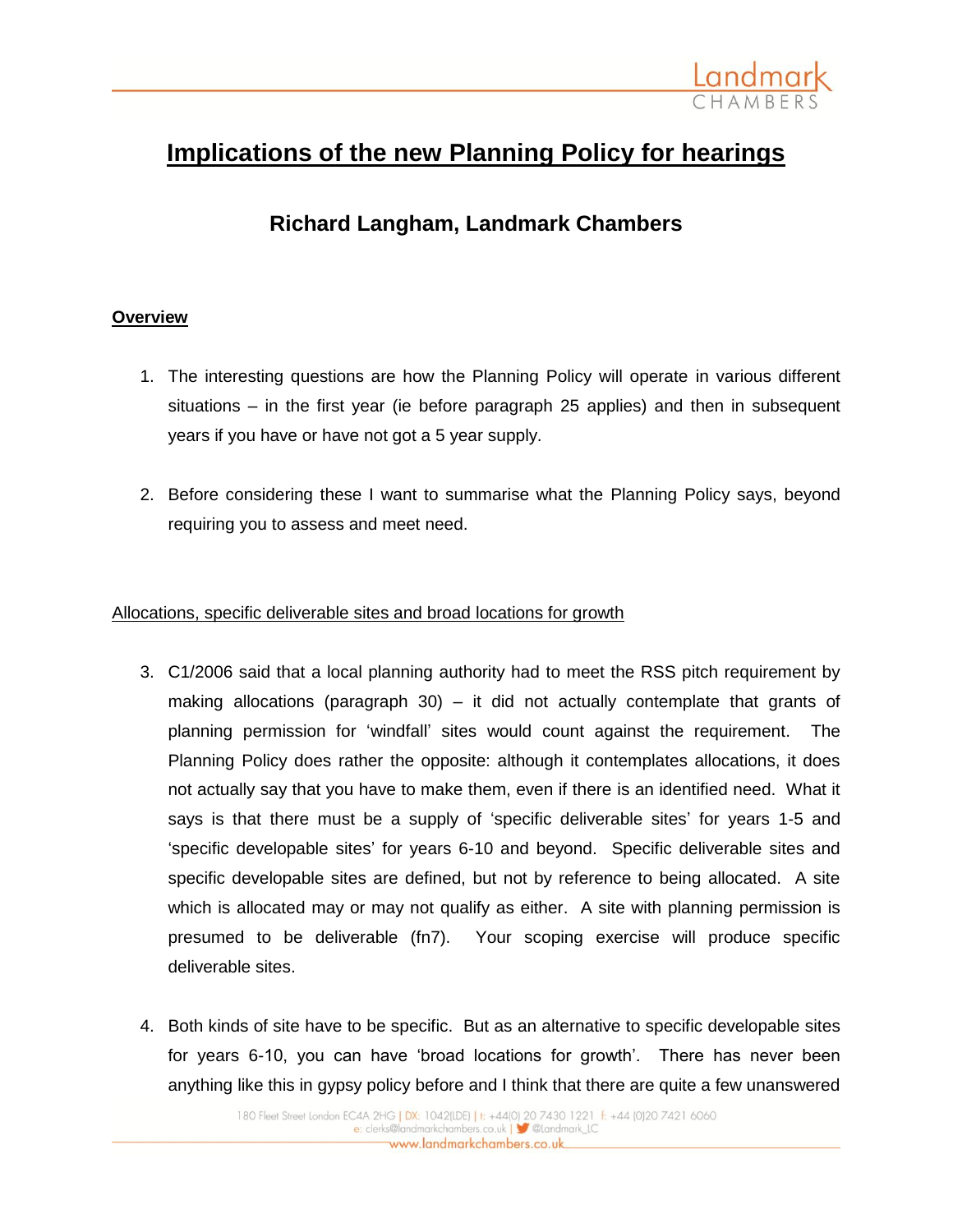

questions here. It is a feature of general housing policy (NPPF paragraph 47 and 157). Are you supposed to make allocations here (you might think so, but allocations would require another adopted DPD). Maybe the idea is that the authority is just more relaxed about granting planning permission in such areas. After all, provided that the local planning authority has granted enough planning permissions at any particular time, it will probably have its 5 year supply of specific deliverable sites. Identifying a broad location for growth and then hoping that landowners make applications might be an attractive alternative to making allocations.

- 5. I have tried to imagine how a broad location for growth would be defined. The area between 2 settlements? The west of the borough? The area beyond the Green Belt? The only comparable policy I have come across is one saying that the authority will look favourably on extensions to existing sites: this means in total a very small area of land.
- 6. There is a final point to make about the difference with C1/2006. While specific sites which are deliverable or developable because they have or are likely to get planning permission can obviously be privately owned, I doubt whether much privately owned land ever was or will be allocated. Indeed one of the mysteries of C1/2006 was how allocations were going to produce places where gypsies could live – unless the land was publicly owned. (The matter was never really tested because so few allocations were actually made.) The assumption in C1/2006 was, frankly, that authorities would be using their own land to meet the RSS pitch requirement. Indeed paragraph 35, on how local planning authorities could identify specific sites and make land available, more or less said as much. This, of course, is exactly what GBC is doing. It may be that the current emphasis on sites with planning permission and broad locations for growth reflects a change.

#### A criteria based policy

7. A local planning authority must have a criteria based policy to guide allocations and to deal with what are no longer called 'windfall' sites.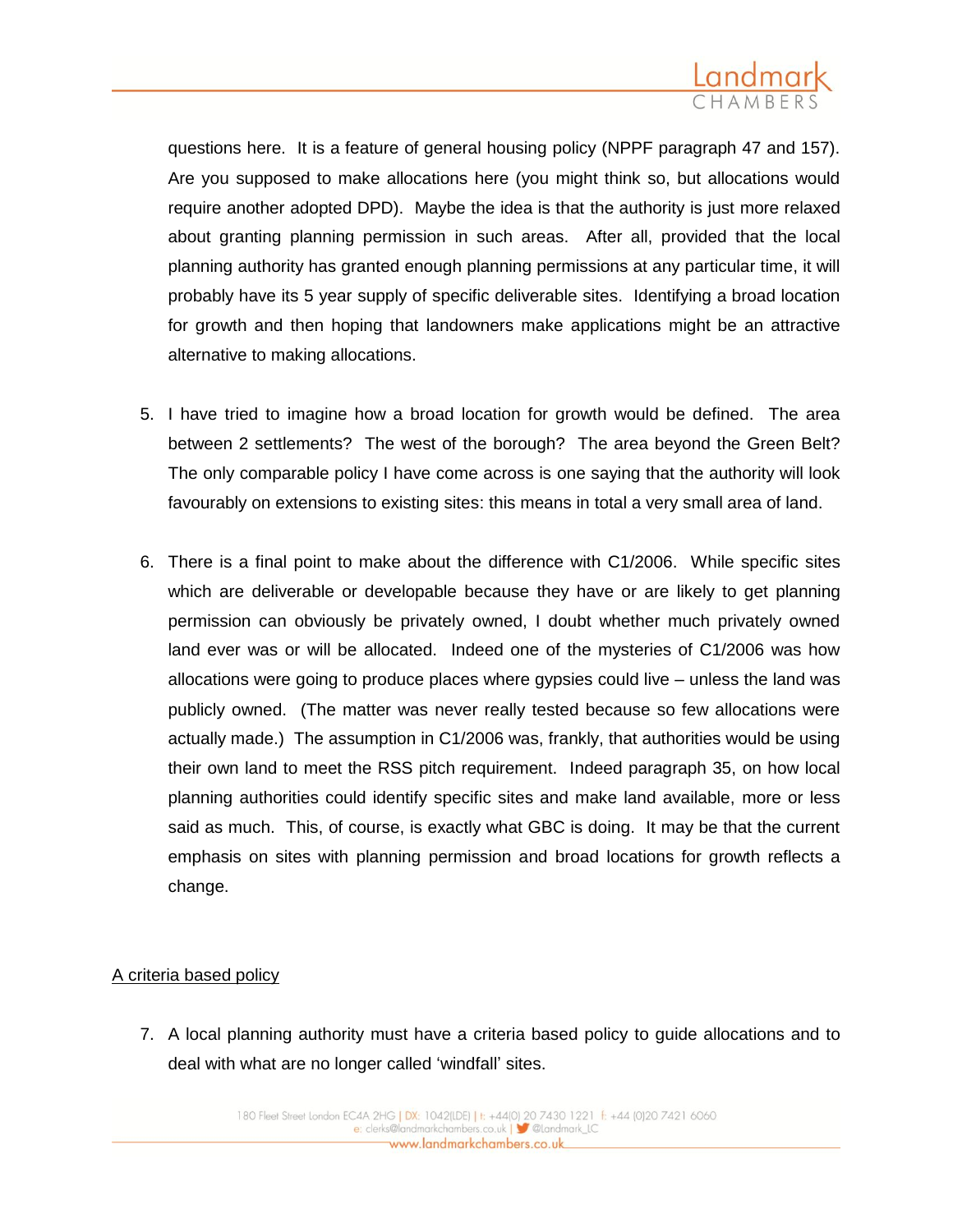

8. The prohibition on certain criteria in Annex C of C1/2006 has gone. The criteria will obviously have to be consistent with what the Planning Policy says about the open countryside and the Green Belt (see below).

Open countryside

- 9. A local planning authority should 'strictly limit' sites 'in the open countryside' that is (i) away from settlements or (ii) 'outside areas allocated in the development plan' (paragraph 23).
- 10. I don't think much of the drafting. The 'or' must mean 'and'. These are not alternatives.
- 11. If we are talking about countryside away from settlements I do not think that 'open' adds anything.
- 12. What does 'outside areas allocated in the development plan' mean? If it simply means allocated sites, this is hardly worth saying. Does it cover the broad locations for growth? These aren't allocated, but it would make sense not to apply paragraph 23 here. Will a broad location have a precise boundary?
- 13. I think that paragraph 23 could be one of the most important changes effected by the Planning Policy. C1/2006 said that gypsy sites were in principle acceptable in rural areas (paragraph 54) and in Annex C one of the banned criteria was that site should not encroach into the countryside. It seems to me that paragraph 23 is saying the opposite. I suppose that 'strictly limit' contemplates a few permissions – but we all know that most sites which are likely to be the subject of planning applications will be in the open countryside away from settlements.

Preference for previously developed land?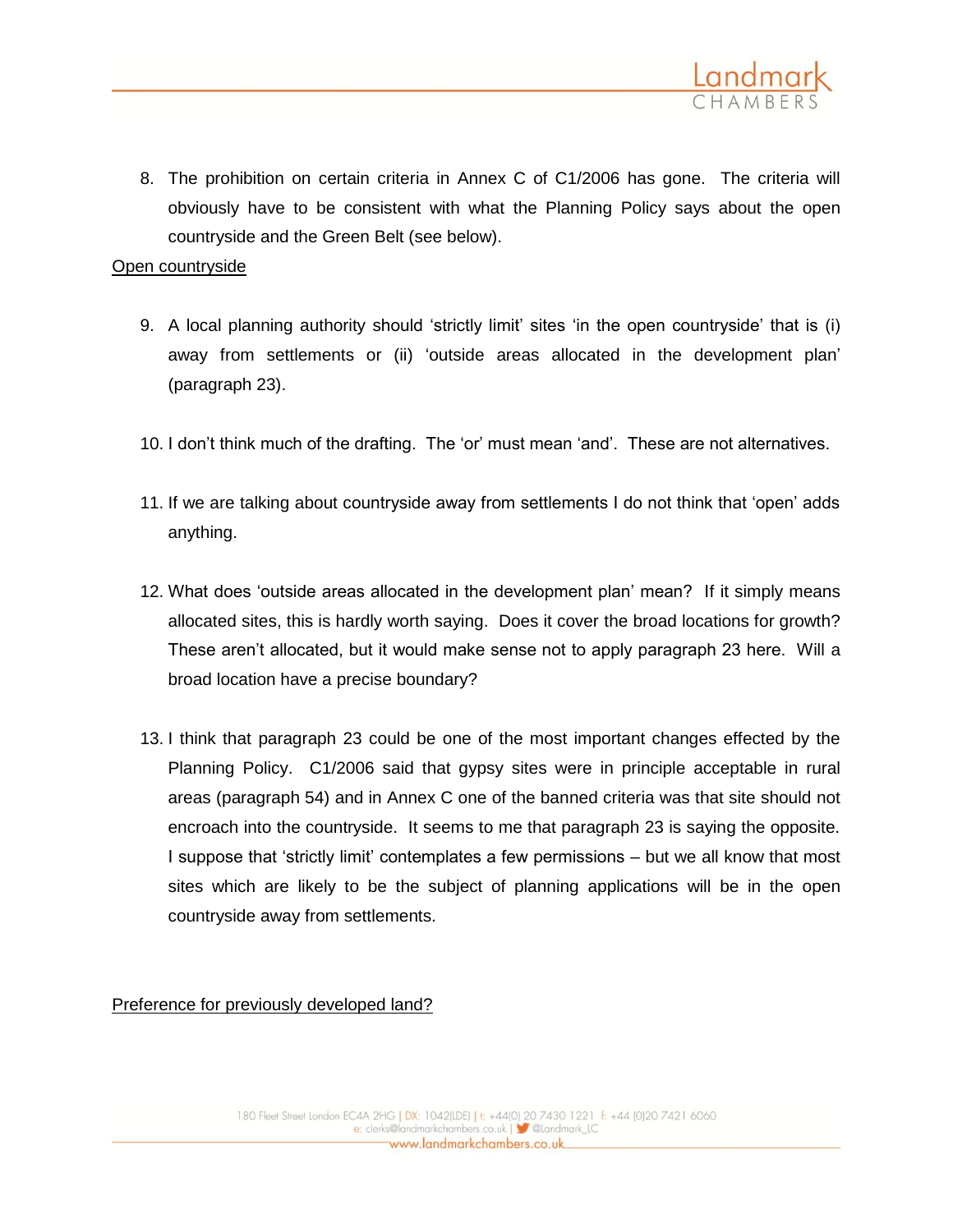

14. When considering applications authorities should attach weight to the effective use of brown field or untidy or derelict sites (paragraph 24a). The NPPF says that polices and decisions should 'encourage the effective use of land' by re-using brownfield sites (paragraph 111). I think that this is supposed to signify protection for ordinary countryside. C1/2006 paragraph 55 said simply that the establishment of a gypsy site on previously developed land could positively enhance the environment. There is a change here, but I doubt if it will count for much.

#### Green Belt

- 15. We all know that the Government declared that it wanted to apply the Green Belt policy more strictly to gypsy sites – the Introduction to the draft PPS made the point that 60% of gypsy appeals in the Green Belt were successful as against 19% of minor housing appeals (paragraph 3.15). This was one of the reasons why C1/2006 was seen as being unfair. The only actual change is the removal of 'normally' from 'traveller sites … are inappropriate development'. The suggestion in the Introduction that this change makes any difference is completely disingenuous – gypsy sites are permitted in the Green Belt not because they are appropriate development but because Inspectors consider that very special circumstances are shown.
- 16. But I think that we can expect a change. It is significant that protecting the Green Belt from inappropriate development is now one of the aims of the Planning Policy (4). If you have a 5 year supply I don't think that a windfall site in the Green Belt should have much prospect of success. The real issue will be the attitude towards temporary planning permissions in the Green Belt.

#### AONB and local landscape designations

17. There is nothing in the Planning Policy about protecting these from gypsy sites. But the NPPF makes it clear that 'great' (not 'significant') weight should be given to conserving the landscape of AONBs (115). Also I think that, once again, authorities can have local landscape designations (109 – enhance 'valued landscapes', 113, 157 - 'identify land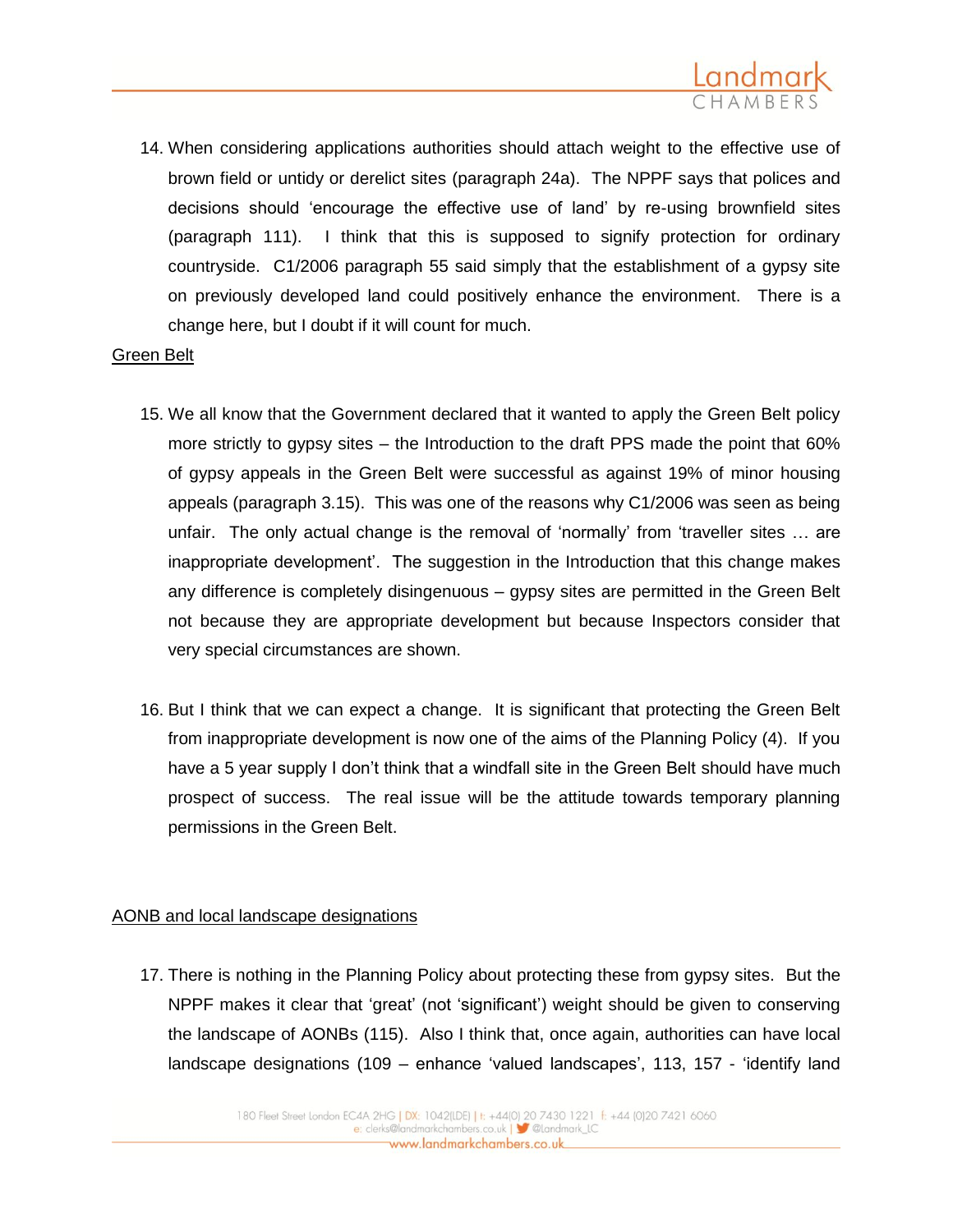

where development would be inappropriate for instance because of its environmental ... significance'; 'contain a clear strategy for enhancing the natural ... environment'). Paragraph 53 of C1/2006 said that local landscape designations should not be used to refuse planning permission for gypsy sites.

18. I see that you regard 'countryside beyond the Green Belt' as a 'local land designation' (Ash Bridge report paragraph 18.21). This is not a landscape designation and so does not count for the purposes of NPPF paragraph 113. But any countryside counts for the purposes of paragraph 23 (see above).

#### Highways

19. I have no doubt that paragraph 66 of C1/2006 ('proposals should not be rejected if they would only give rise to modest additional daily vehicle movements and/or the impact on minor roads would not be significant') was designed to discourage highway objections to gypsy applications. This has gone.

#### Rural exception sites

- 20. This is continued from C1/2006. I have never really understood the policy about rural exception sites in the context of gypsies. I thought that the point about a rural exception site for housing was that the authority found a site outside the built up area of a village (where it would not normally permit housing) and allowed housing as an exception to the countryside policy so that it could provide affordable housing to meet a specific local need. To what would a gypsy site be an exception? Is the provision supposed to be limited to public sites? If not, in what sense will the pitches be affordable? How is a public site going to meet a specific local need? I see that you contemplate using your rural exception sites policy to allow you to treat an application for a site in the Green Belt as not being in conflict with the Local Plan (Oct 2011 report paragraph 3.36). So maybe the policy does have some usefulness.
- 21. I now turn to consider how these policies will interact with paragraph 25.

180 Fleet Street London EC4A 2HG | DX: 1042(LDE) | t: +44(0) 20 7430 1221 f: +44 (0)20 7421 6060 e: clerks@landmarkchambers.co.uk | S @Landmark\_LC www.landmarkchambers.co.uk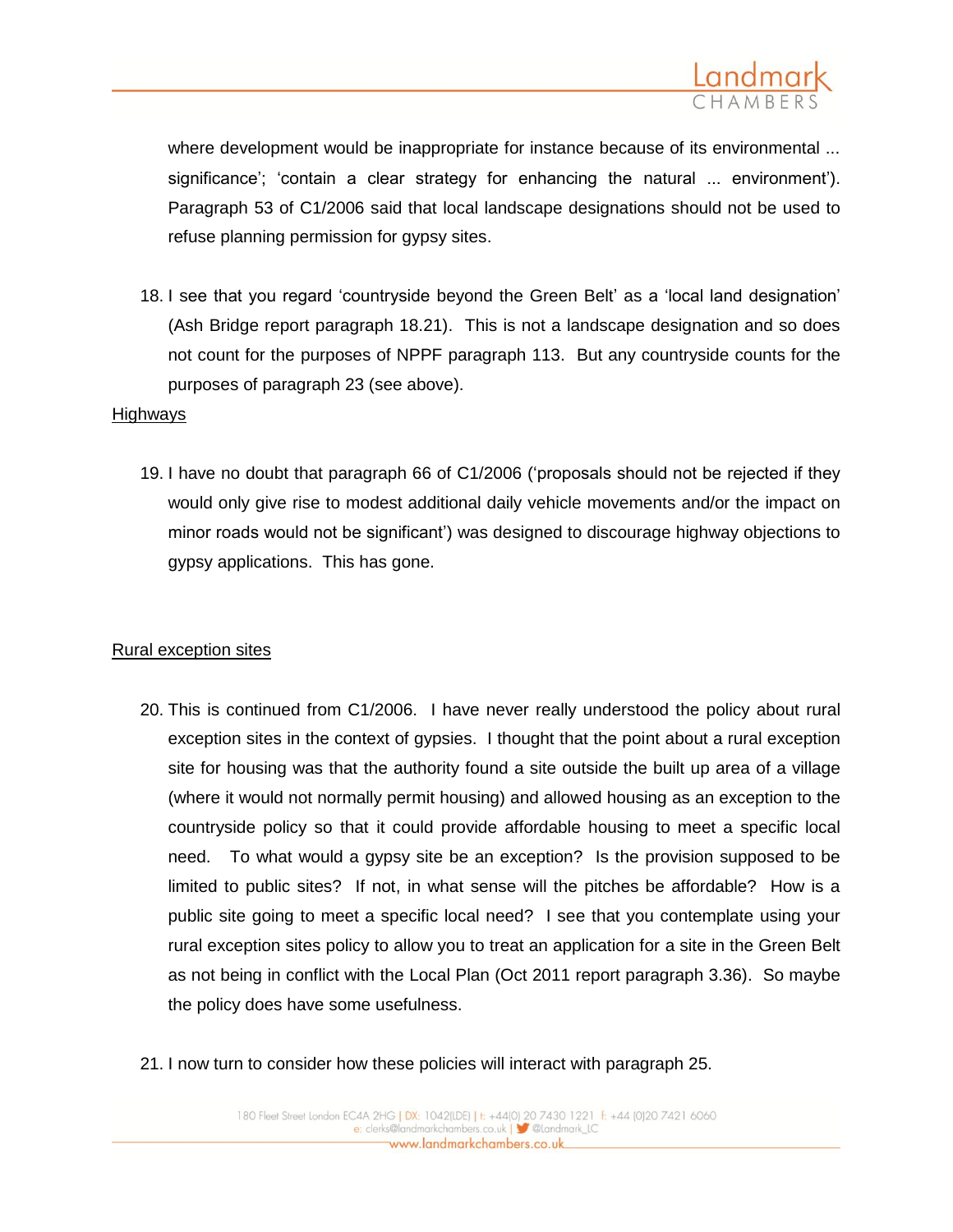

### **March 2012 – March 2013**

- 22. Paragraph 25 does not apply. In theory authorities can operate their policies according to their terms. In your case you have your old criteria based policy H13 (which may suddenly have become fairly up to date) and the policies on the Green Belt/the countryside beyond the Green Belt.
- 23. The problem is that you know that paragraph 25 is coming. If an authority is certain that it will have a 5 year supply (or that it will not need any supply) it will obviously disregard the imminent operation of paragraph 25. But if it knows that it is not going to have a 5 year supply after March 2013, it will know that a particular site is likely to get temporary planning permission thereafter. Suppose that site comes forward before March 2013. It seems obvious to me that the certainty of paragraph 25 taking effect is itself a material consideration (like the abolition of RSS in *Cala Homes* no2). There will come a time fairly soon when it is inevitable that any appeal against a refusal will be heard after March 2013.
- 24. The reality is that paragraph 25 is already casting its shadow. Logically this should mean the grant of all the kinds of temporary planning permission which seem likely after March 2013.

#### **Post March 2013 – if you have a 5 year supply**

25. The position is in theory perfectly straightforward. You apply your criteria based policy to any applications which happen to be made. There is no general unmet need to be taken into account because this has been assessed and the first 5 years' worth is being met. The personal needs of the applicant will be a consideration, but (in theory) the authority may be able to say that alternative sites are available to him  $-$  ie one of the specific deliverable sites.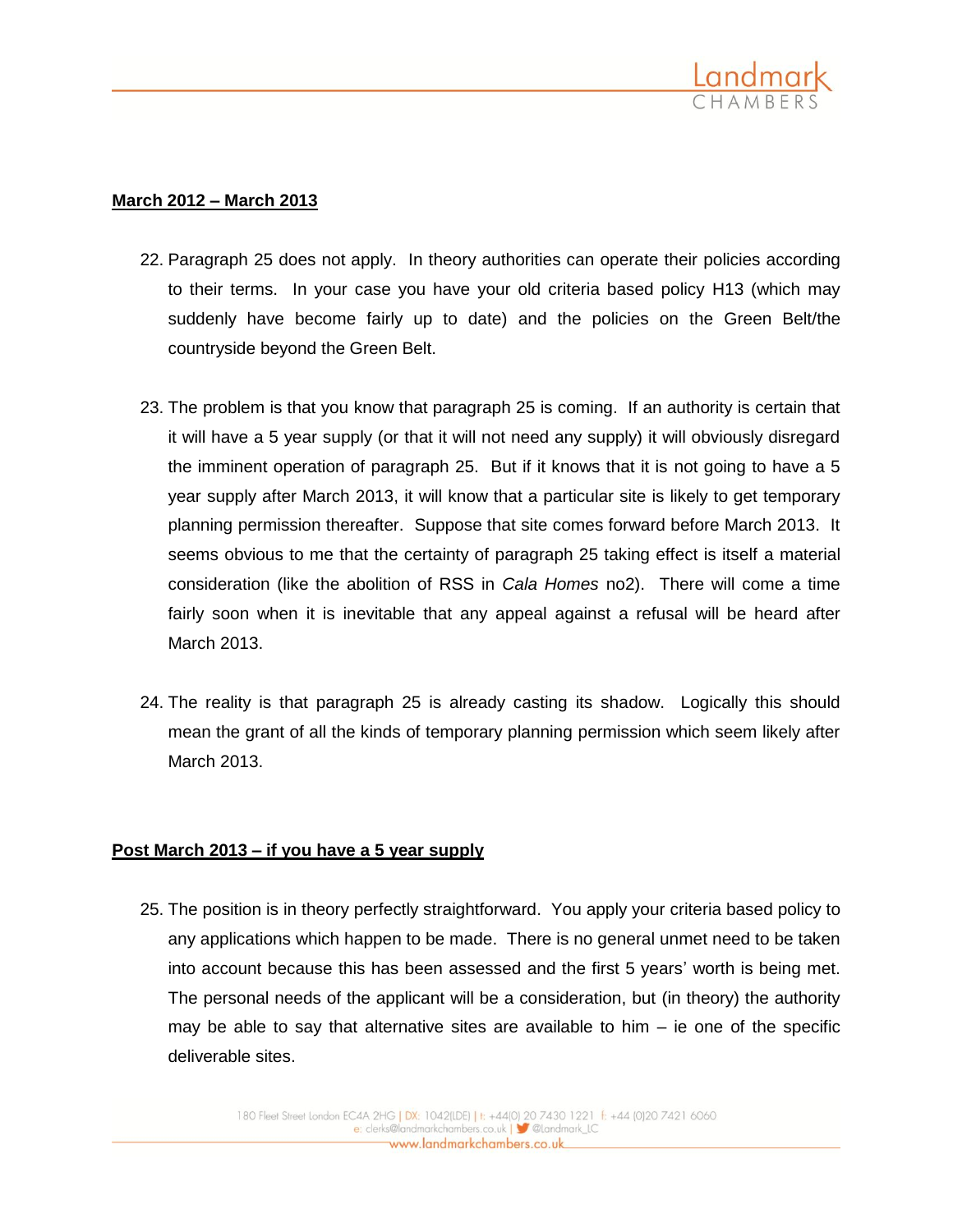

26. Presumably the authority has to strictly limit new sites in the open countryside away from settlements etc and avoid inappropriate development in the Green Belt. This suggests to me that, where authorities have a 5 year supply, they will win in relation to many sites which are currently lost on appeal. This is not saying a great deal: authorities would probably have won a good many appeals under C1/2006 if they had met the RSS pitch requirement.

#### **Post March 2013 - if you don't have a 5 year supply**

- 27. I start with a word about what is required for a 5 year supply. It obviously requires a definitive assessment of need over a period of time. I would have thought that nothing less than an adopted DPD will really do – but what will really count is the supply of sites. If an authority has more specific deliverable sites than the figure for the next 5 years is likely to be, when some figures are adopted, I would have thought that it was obvious that it had a 5 year supply.
- 28. What about an allocation in an emerging policy? What matters is whether the site is 'deliverable'. The definition suggests a site specific assessment. Depending on the stage that has been reached, I would have thought that an allocation in an emerging DPD could signify that, as far as the authority is concerned, if an application were to be made in relation to it, planning permission would be granted.
- 29. Apparently a Local Plan 'can be reviewed in whole or in part to respond flexibly to changing circumstances' (NPPF paragraph 153).
- 30. Where there is no 5 year supply the material consideration in favour of temporary planning permission is going to be weighty, see above. Logically it should be capable of outweighing other objections – eg to the fact that the site is in the open countryside away from settlements. It should also be capable of contributing to very special circumstances in relation to a Green Belt site. But I wonder about this. Protecting the Green Belt from inappropriate development is now said to be one of the aims of the Planning Policy (see above). I am sure that the 60% includes temporary planning permissions. Granting every Green Belt site a temporary planning permission because there is no 5 year